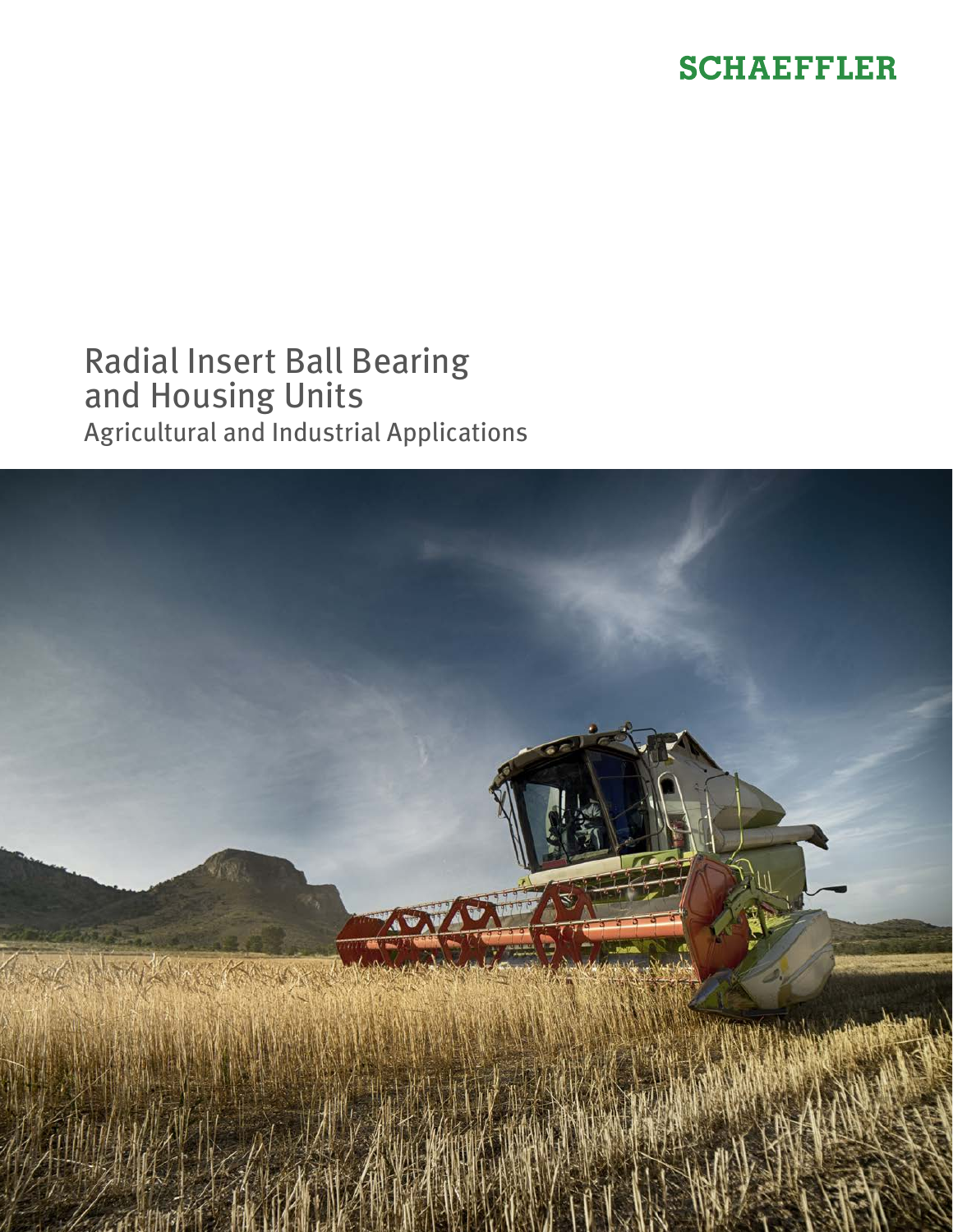## Agricultural and Industrial Bearings with OE Quality

As a leading global supplier to the automotive and industrial sectors, the Schaeffler Group has been driving forward groundbreaking inventions and developments in the fields of motion and mobility for over 75 years. With innovative technologies, products, and services for electric mobility, CO<sub>2</sub>-efficient drives, Industry 4.0, digitization, and renewable energies, the

company is a reliable partner for making motion and mobility more efficient, intelligent, and sustainable. The technology company manufactures high-precision components and systems for powertrain and chassis applications as well as rolling and plain bearing solutions for a large number of industrial applications.

- Three-piece seal concept
- Corrotect®-N anti-corrosion coating
- Sizing from 10mm to 120mm
- Over 200 SKUs in the metric product line





## Radial Insert Ball Bearing and Housing Units Catalog

Scan the QR code below to access our agricultural and industrial bearings catalog, which provides information including technical specifications for rating life and lubrication as well as our full range of radial insert ball bearings and housing units.



View catalog

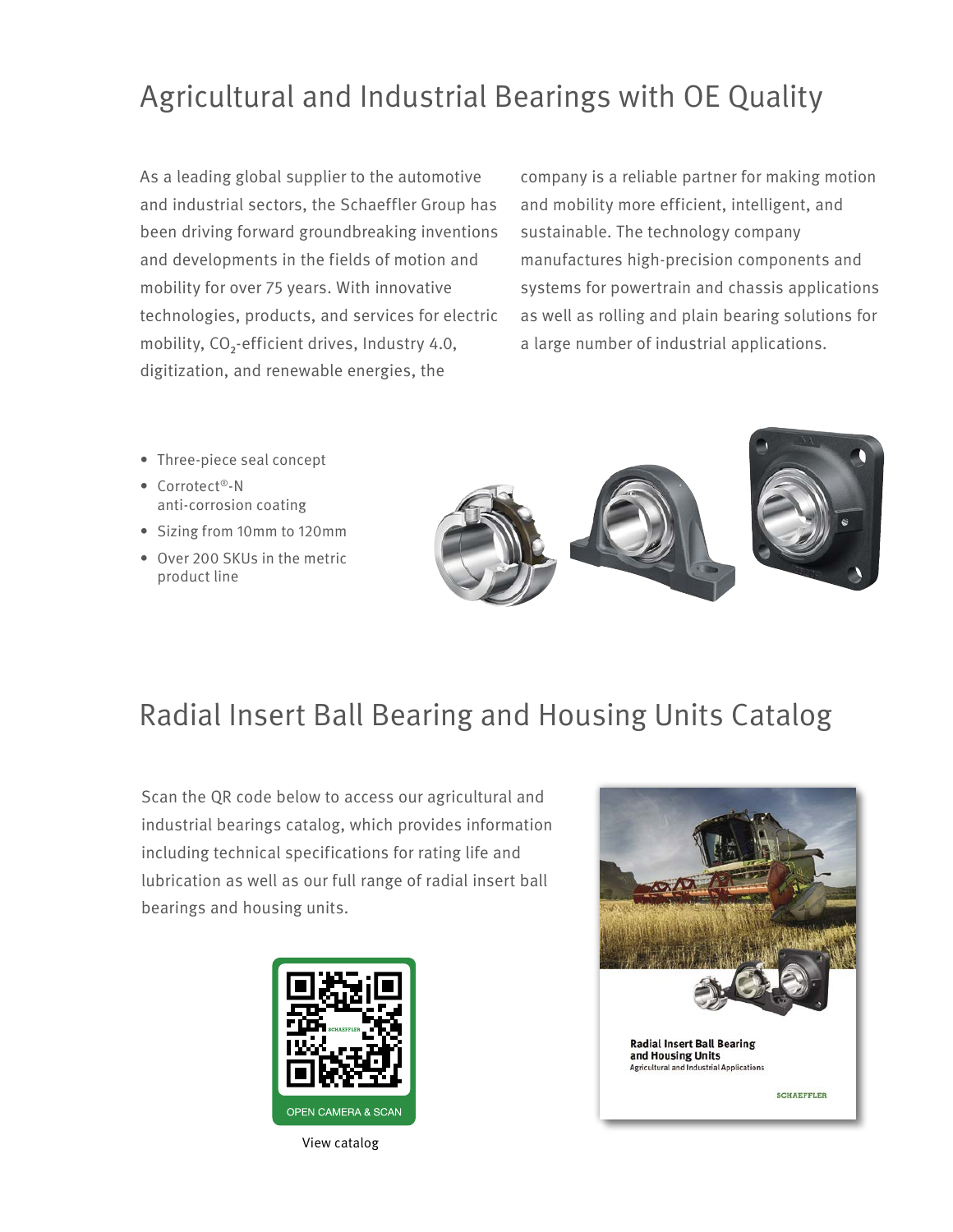# Simple. Robust. Reliable.

- Low maintenance, ensuring high machine availability.
- Specially formulated anti-corrosion coating increases bearing operating life up to 15%.
- Robust design withstands constant vibrations and sudden jolts.
- Advanced seal design increases reliability in all weather.
- Uncoated radial insert bearings and housings are fully interchangeable with coated versions of the same design.
- More economical than corrosion-resistant stainless steel radial insert ball bearings.
- Easy to fit and often available as complete units.



## Three-Piece Seal Concept

Sophisticated seal concept facilitates reliable operation in every kind of weather.

| <b>P</b> Seals                        | Two zinc-plated sheet steel washers with intermediate<br>axially preloaded rubber lip.<br>• Outer sheet steel washer extends a considerable distance<br>down towards the bearing inner ring.                                                                                                                     |  |
|---------------------------------------|------------------------------------------------------------------------------------------------------------------------------------------------------------------------------------------------------------------------------------------------------------------------------------------------------------------|--|
| <b>R</b> Seals                        | • Two zinc plated sheet steel washers extended outwards with<br>an intermediate radially preloaded rubber lip.<br>Outer sheet steel washer extends a considerable distance<br>down towards the bearing inner ring.                                                                                               |  |
| <b>R</b> Seals with<br>flinger shield | • Additonal flinger type shield that is pressed on to<br>proect the seal lip against mechanical damage<br>and high-pressure cleaning.                                                                                                                                                                            |  |
| <b>T</b> Seals                        | • Two zinc-plated sheet steel washers with three intermediate radially<br>preloaded seal lips for protection against extreme contamination.<br>Outer sheet steel washer extends a considerable distance down<br>towards the bearing inner ring.<br>• Long relubrication intervals due to large grease reservoir. |  |